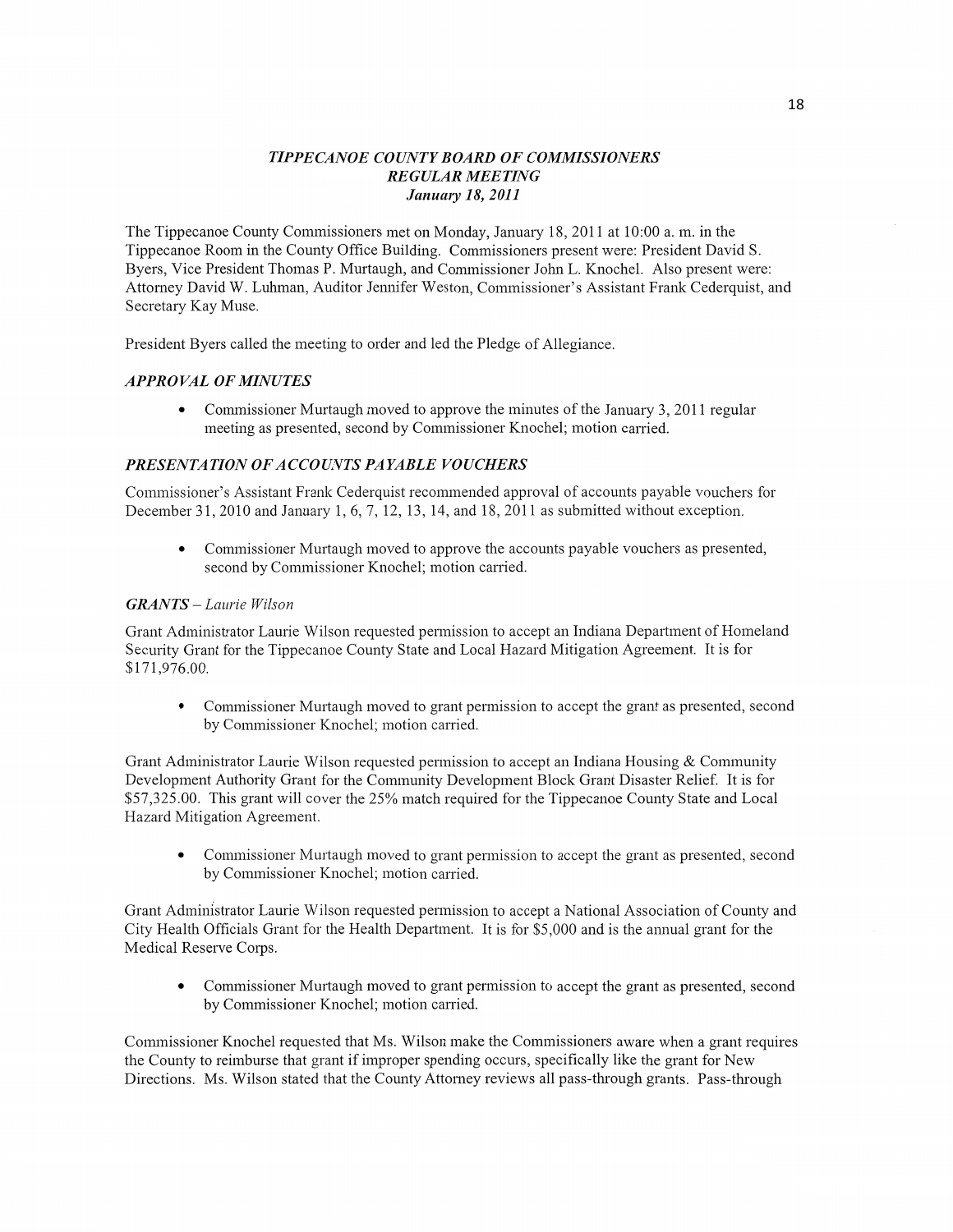grants are grants given to other government entities. The County is required to monitor those grants to assure they are being properly spent. As with all grants, if those **funds** are not spent properly the County could possibly be responsible for those fimds. Ms. Wilson added that the grants are closely monitored.

Grant Administrator Laurie Wilson requested permission to apply for an Indiana Criminal Justice Institute Grant for Juvenile Alternatives. It is for the Restorative Justice Project. It is in the amount of \$\$40,000. The grant will support the cost of a contract position.

**0** Commissioner Murtaugh moved to grant permission to apply for the grant as presented, second by Commissioner Knochel; motion carried.

Grant Administrator Laurie Wilson requested permission to apply for an Indiana Department of Homeland Security Grant for the Sheriff's Department. It is for \$34,556.83 and will be used to purchase Bomb Squad equipment, maintaining the **canine** unit, and training.

**0** Commissioner Murtaugh moved to grant **pennission** to apply for the **grant** as presented, second by Commissioner Knochel; motion carried.

# *HIGH* WA *Y — Opal Kuhl*

## Agreement #1 for **Bridge #210 Project** — Butler, **Fairman,** and Seufert, **Inc.**

Director Kuhl presented Supplemental Agreement No.1 with Butler, Fairman, and Seufert, Inc. for approval. It is for the construction inspection on Bridge #210 that was recently completed. The work was originally scheduled for 2009 but was delayed pending right-of—way issues. The original contract was for \$104,000.00 and this supplemental agreement is for \$9,850.00 bringing the total to \$113,850.00.

• Commissioner Knochel moved to approve the supplemental agreement #1 as presented, second by Commissioner Murtaugh; motion carried.

## **Warranty Deed Parcel** #7 **— Cumberland Road Project**

Director Kuhl presented *a* Warranty Deed for Parcel #7 for the Cumberland Road Project. It is in the name of Richard Maier. It is in the amount of \$96,000

**0** Commissioner Murtaugh moved to approve the Warranty Deed as presented, second by Commissioner Knochel; **motion** carried.

## Lindberg Bridge *—* **Closed** to Public

Director Kuhl said the Lindberg Bridge Project is going well and the pile driving has begun. The area is closed to pedestrians; however, some runners and walkers are still going though the area. Director Kuhl reminded the public that it is a dangerous and unsafe area for pedestrians, adding the area is posted and barricaded.

## MI *T S — Dave Sturgeon*  Agreement **— Manatron Site** License

Director Sturgeon said that when the Manatron software was purchased, a specific number of licenses were purchased at a cost of \$5,000 per license. Converting the existing individual license to a Site License would allow for unlimited **use.** The initial cost would be \$27,000; however, the annual cost would be \$17,000. The additional \$10,000 is for further sofiware support that will be needed with the additional users. Director Sturgeon added **that** the \$27,000 fee would come from the MITS budget. Attorney Luhman stated that he had reviewed the agreement.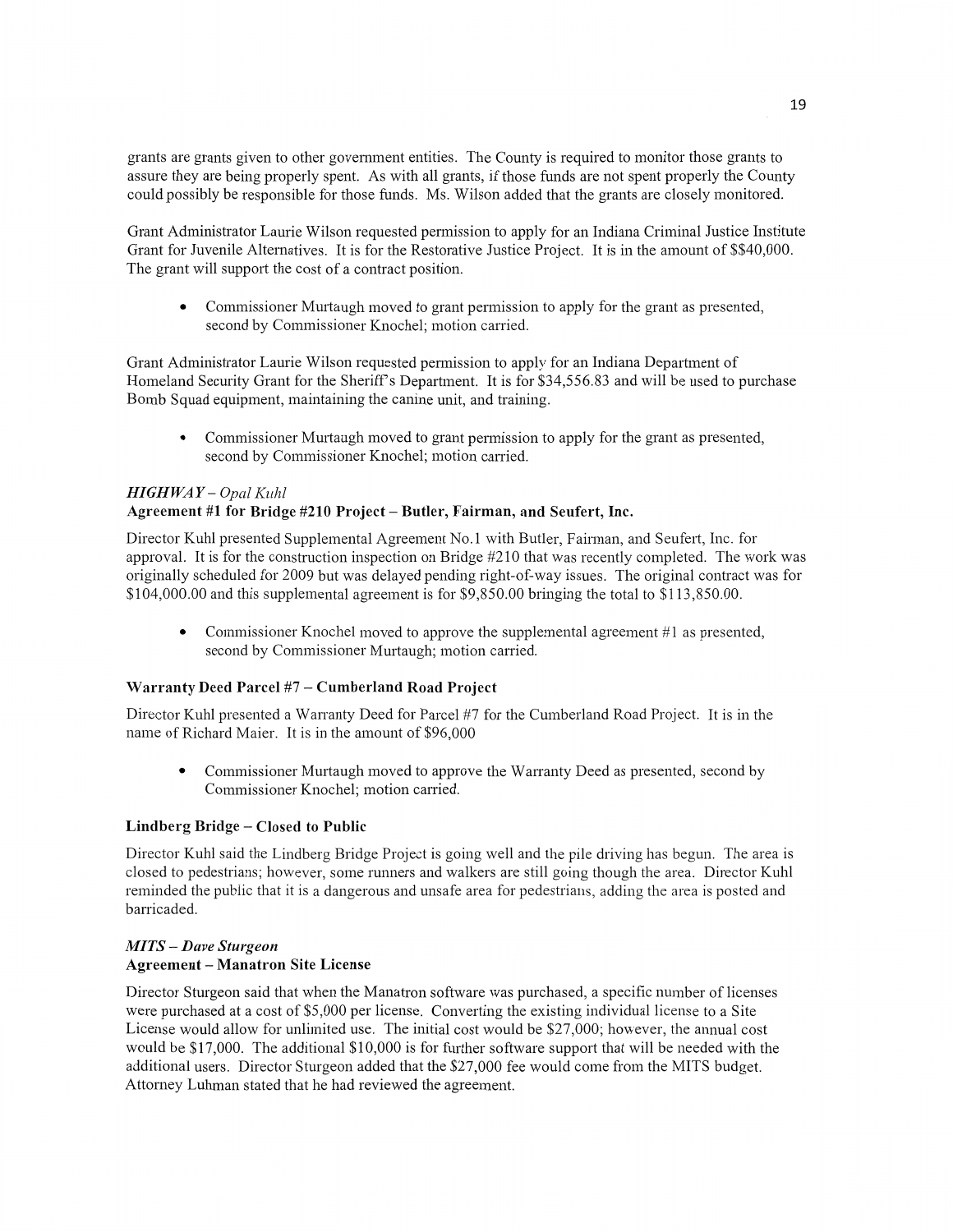**0** Commissioner Murtaugh moved to approve the agreement as presented, second by Commissioner Knochel; motion carried.

## *RECORDER* — *Oneta Tolle*  **Fidlar** Imaging Agreement

Deputy Recorder Shannon Withers said this agreement is for the scanning of documents that are currently on aperture cards for the period of **1977** through 1985. Cun'ently, 1986 to present is available for viewing on the County's computer system. The cost is estimated at \$53,166.40 and will be paid from recording fees.

**0** Commissioner Murtaugh moved to approve the agreement as presented, second by Commissioner Knochel; motion carried.

## CA *TTLE BARN AGREEMENT* **—** *Failj'ield Contractors, Inc.*

Commissioner Byers said that this agreement states that Fairfield has met all requirements and can begin construction of the Cattle Barn.

• Commissioner Murtaugh moved to approve the agreement as presented, second by Commissioner Knochel; motion carried.

## *ORDINANCE 2011-01-CMDB*

Surveyor Beasley said this fee schedule ordinance was approved at the December drainage board meeting. However, it was brought forth that some of the verbiage needed to be clarified in reference to the alcohol beverage permit fee. Attorney Luhman stated that it does not change the alcohol beverage permit fee but does clarify that the fee will be charged for certification not only in the County but also within the city limits. It will need the approval of the drainage board.

• Commissioner Murtaugh moved to hear Ordinance 2011-01-CMDB on first reading, second by Commissioner Knochel; motion carried.

Commissioner Byers asked for public comments.

None

Auditor Weston recorded the vote:

| <b>Byers</b> | Yes |
|--------------|-----|
| Knochel      | Yes |
| Murtaugh     | Yes |

Ordinance 2011-01-CMDB passes 3-0 on first reading.

- **0** Commissioner Murtaugh moved to suspend the rules and hear Ordinance 2011-01—CMDB on second reading, second by Commissioner Knochel; motion carried.
- **0** Commissioner Murtaugh moved to hear Ordinance 2011-Ol-CMDB on second reading, second by Commissioner Knochel; motion carried.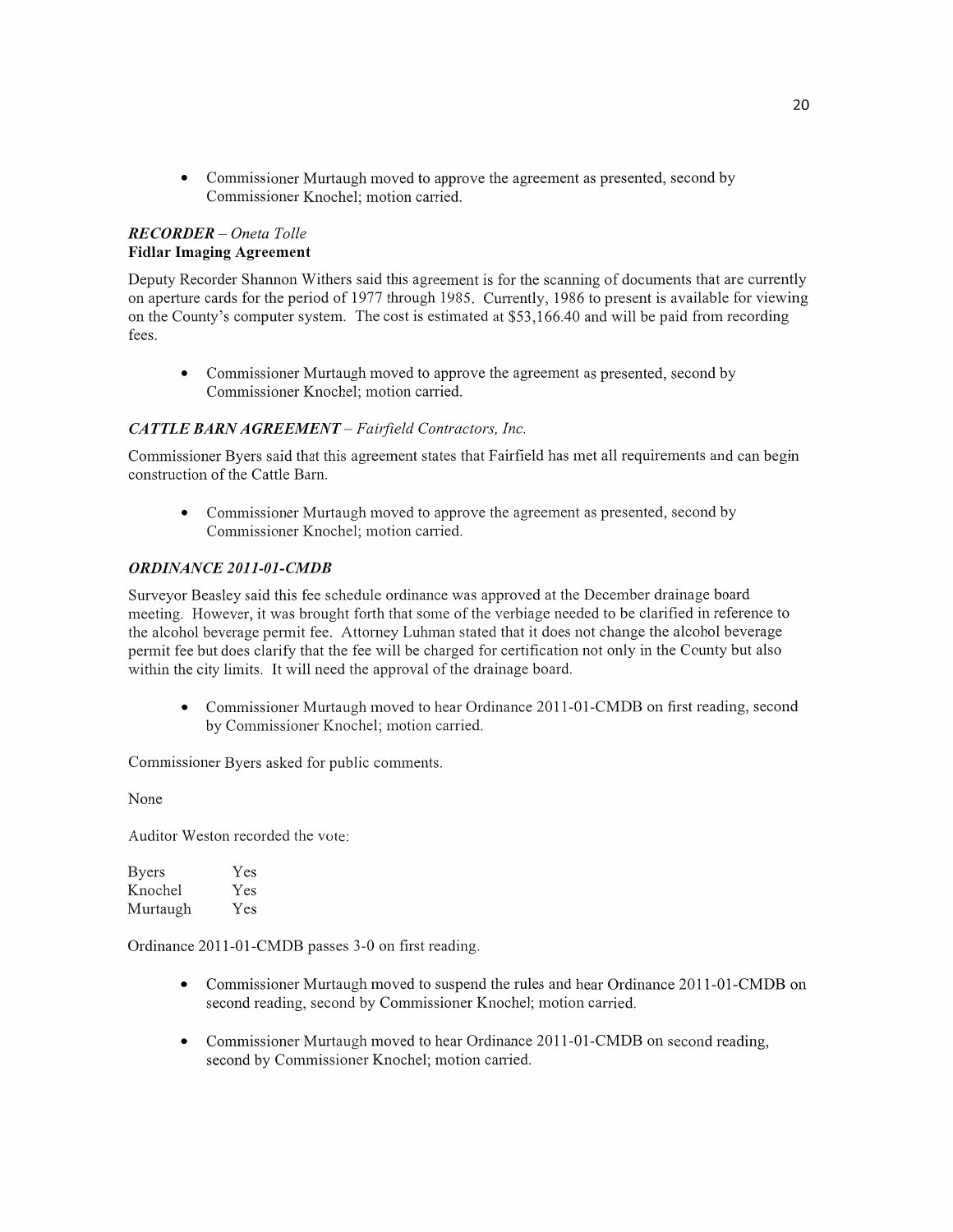Commissioner Byers asked for public comments.

None

Auditor Weston recorded the vote:

| <b>Byers</b> | Yes |
|--------------|-----|
| Knochel      | Yes |
| Murtaugh     | Yes |

Ordinance 201 1-01-CMDB passes 3—0 on second reading.

## *COURTHOUSE WINDOW RESTORATION CONTRACT – Keystone Architecture*

Commissioner Murtaugh said this contract with Keystone Architecture is for architecture fees of \$62,500 for the Courthouse Window Restoration Project. The construction management contract with Kettlehut Construction was approved at the January 3, 2011 meeting

**<sup>0</sup>**Commissioner Murtaugh moved to approve the contract with Keystone Architecture as presented, second by Commissioner Knochel; motion carried.

### *APPOINTMENT— Common Wage Board*

**0** Commissioner Murtaugh moved to appoint Dave Lahr as the taxpayer representative for projects within the Tippecanoe School Corporation, second by Commissioner Knochel; motion carried.

### *UNFINISHED BUSINESS*

None

### NE WB *USINESS*

None

### *REPORTS* ON *FILE*

Tippecanoe Emergency Service Treasurer Mail & Duplicating Tippecanoe Public Library

## *PUBLIC COMMENT*

None

Commissioner Murtaugh moved to adjourn.